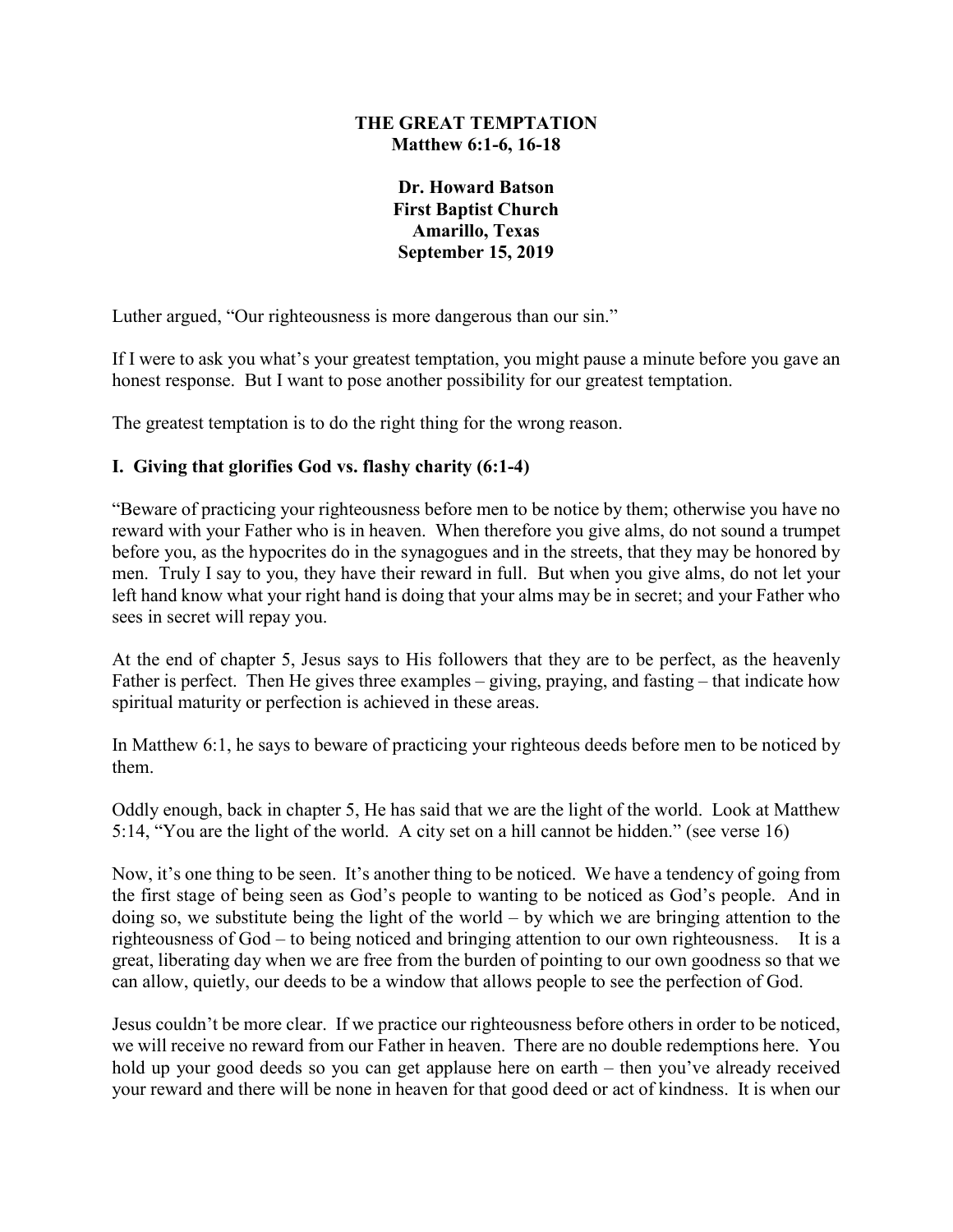good deeds point away from ourselves to their divine author – God – that we receive a heavenly reward.

So, He gives us an example.

### Verse 2.

"When you give alms, do not sound the trumpet before you, as the hypocrites do in the synagogues and in the streets, that they may be honored by men. Truly I say to you, they have their reward in full."

We have a picture of someone walking up with the blast of the trumpet before they put their gift in the offering plate.

It wasn't uncommon for there to be trumpet-blowing, even on the streets. Water is scarce in Palestine, and one of the good deeds that religious leaders would sometimes perform would be to have water skins brought into the marketplace, have a trumpet sounded in the streets, and then stand beside the water as the benefactor who dispensed it to all who were thirsty.

In Isaiah 55:1, we read, "Ho! Everyone who thirsts, come to the waters; and you who have no money come, buy and eat. Come, buy wine and milk without money and without cost."

You see the difference? In Isaiah, God reaches out His arms to the thirsty world, inviting us to all drink freely, while in the Matthew passage, the hypocrite stands with folded arms, offering a drink to the people of Jerusalem in order to be noticed by them.

#### Verse 3.

**Our acts of charity should be so secretive that our left hand doesn't even know what our right hand is doing. Our acts of kindness, our giving of alms, shouldn't be calculated. God gives himself freely. The hypocrites give in order to be noticed. And Jesus asks His followers to imitate God, instead of them, by giving without calculation. (Carl Vaught,** *The Sermon on the Mount,* **p. 120)**

Not only no external trumpets, but no internal music singing, "After all, I am a pretty good fellow."

There is not a lot of anonymous giving these days. **In fact, I found a report from the Philanthropy News Digest that says that only about 1 percent of gifts of \$1 million or more were given anonymously. One out of one hundred gifts of \$1 million or more are given anonymously. Really, professional fundraisers today discourage anonymous gifts because they tell the donors, "If you will let us post your name up, it will persuade others to participate and to give." ("Anonymous Giving Is Choice of Many Americans", posted 11/14/05, www.foundationcenter.org)**

Now, let me be clear. I am going to preach the text just like I believe it's written. There is a place or two on this earth where you'll see my name on a plaque. So while I'm hurling the stones at you, you need to know they are coming back and hitting me in the head as well.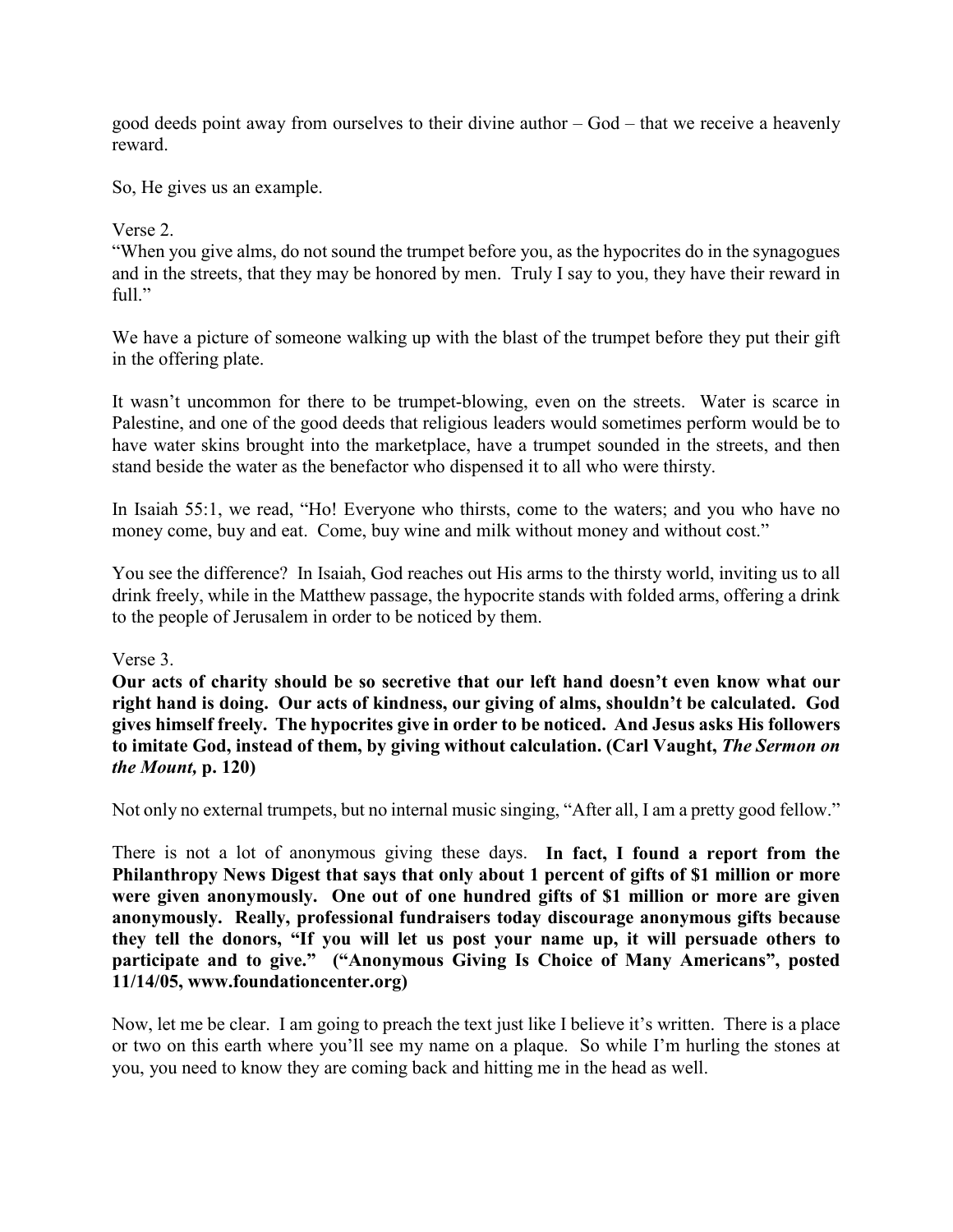**In fact, Richard Riordan, who has long run in philanthropic circles, says even when people**  make an anonymous donation, the people they want to know end up knowing about the gift. **In an article entitled "Sometimes Anonymous Donations Aren't Really Secret" by Kate Berry in the** *Los Angeles Business Journal,* **it's discovered that not really many people write big checks to UCLA Medical Center, the L.A. County Museum of Art or the Walt Disney Concert Hall looking for anonymity. What they are looking for is to get a building named after themselves at a large institution, which is just another part of the competitive landscaping of being a key player these days.** 

Understand the stones hit my head as I speak.

**To quote Pablo Eisenberg, "Almost no one gives anonymously anymore, and, worse than that, donations now have this aspect of eternal remembrance to them." There was a study of gifts to the California Community Foundation, a collection of mostly smaller funds. They found that of the 1,300 donor-advised funds reported by the foundation in fiscal 2004-2005, only 28 (out of 1,300) were anonymous.**

**As Cheryl Zoller Simon, president of Foundation Management in Beverly Hills, which advises wealthy individuals on charitable contributions, says, "You give a gift to make a difference and you want to get something out of it." (Kate Berry, "Sometimes Anonymous Donations Aren't Really Secret").** Quote, unquote.

I would call this philanthropy with strings. I am happy to say that compared to other charitable institutions that publish their givers or encourage you to give more to make the next level, that all gifts to First Baptist Church are anonymous.

One of the greatest things about giving to church is that not only are we fulfilling the command to tithe to the storehouse, the church is one of the few places where charity is done in a way that is pleasing to the commandment to not let the left hand know what the right hand is doing. We leave your reward to another kingdom.

**I did come across a \$100 million gift that is the mystery in Erie, Pennsylvania. Someone, the "Anonymous Friend," gave \$100 million to the Erie Community Foundation, and many of the charities in the community would receive a share. Mike Batchelor, president of the Erie Community Foundation, has been sworn to secrecy. He said he had worked with the donor over the years to determine who would be the recipients. He won't tell you whether the donor is dead or alive. Makes no comment. And, in fact, the recipients have said they are reluctant to try to speculate because they want to honor the donor's wishes to remain anonymous. (AP, "Anonymous gift of \$100 million an Erie mystery, MSNBC.com, 11/13/07)**

And you know, that anonymous donations inspire others just as much as one with a name on it.

Don't let the right hand know what the left hand is doing.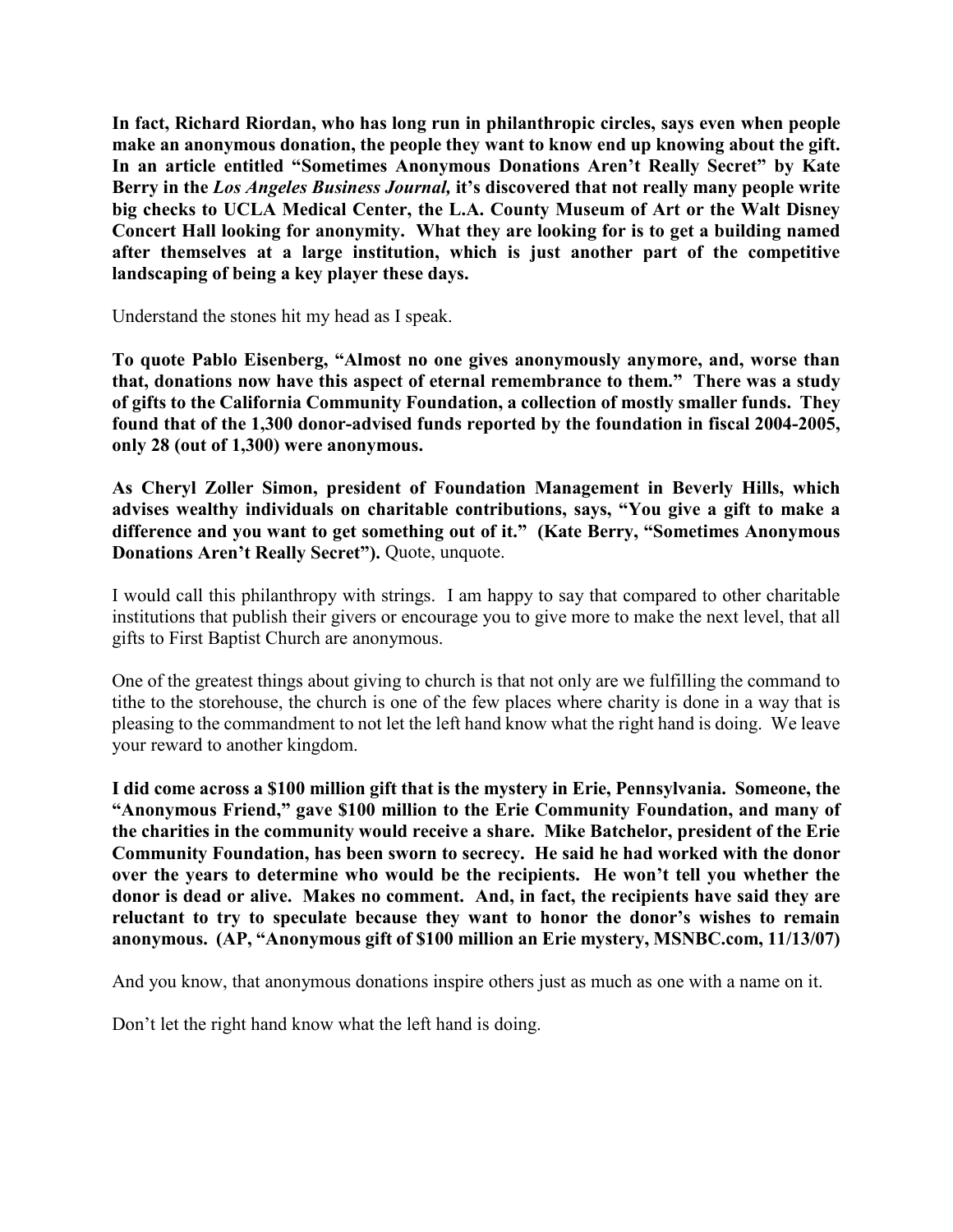The greatest temptation in the world is to do the right thing for the wrong reason. To give to be noticed. To have your name published. To make the list – maybe at the gold level. If not, at least at the bronze.

There is a new form of ostentation in charity. Now this one is really vogue with the younger crowd. For example, buying expensive accessories as a sign of your generosity. It works something like this:

**Bono came up with "accessorizing-with-charity." His concept is called Product Red. You**  want to buy brands with "the power of red." It's fashionable. Bono used his star power to **convince trendy brands to produce trendy products, usually in red. When trendy consumers buy them, like a red Apple product, they can use them to demonstrate just how trendy and generous they really are. Funds are raised for AIDS drugs in another country.**

**American Express has gotten on board. Converse All-Stars. Starbucks. Buy the Apple Red and Apple donates \$10 to AIDS drugs in Africa.**

**You get the point. If my IPhone is red, you know I'm really trendy, I'm really a giver. "Why, look at me. I was socially responsible when I bought my unnecessary accessory."**

**It's really sneaky. It's saying that Western consumers are so shallow and materialistic that the best way to raise money is to get them to spend more money. That's easy to convince Americans to do. Show your generous heart by** shopping at Red's Amazon store. "Shop Red," save lives, and then post it to show it. **(Dominic Knight, "The Ostentation of Charity," 10/16/06, http://blogs.smh.com.au/radar/archives/2006/10/the\_ostentation.html)**

Product Red is a modern method of blowing the trumpet.

How far have we fallen!

# **II. Prayers that are private vs. flashy praying (Matthew 6:5-7)**

And when you pray, you are not to be as the hypocrites; for they love to stand and pray in the synagogues and on the street corners, in order to be seen by men. Truly I say to you, they have their reward in full. But you, when you pray, go into your inner room, and when you have shut your door, pray to your Father who is in secret, and your Father who sees in secret will repay you. And when you are praying, do not use meaningless repetition, as the Gentiles do, for they suppose that they will be heard for their many words.

Pray in secret. Don't pray to be seen. Make your prayers heartfelt. No meaningless repetition. No stringing phrase upon phrase, committed to memory.

**Everybody knows Larry the Long-Prayer. He shows up at churches during prayer time. Groups are going to circle up and pray, as is the custom of some church congregations. Larry loves to shuffle into prayer meetings and position himself right at the front of the prayer line, so when it's time to petition the throne of the Almighty in prayer he'll be the first to have a**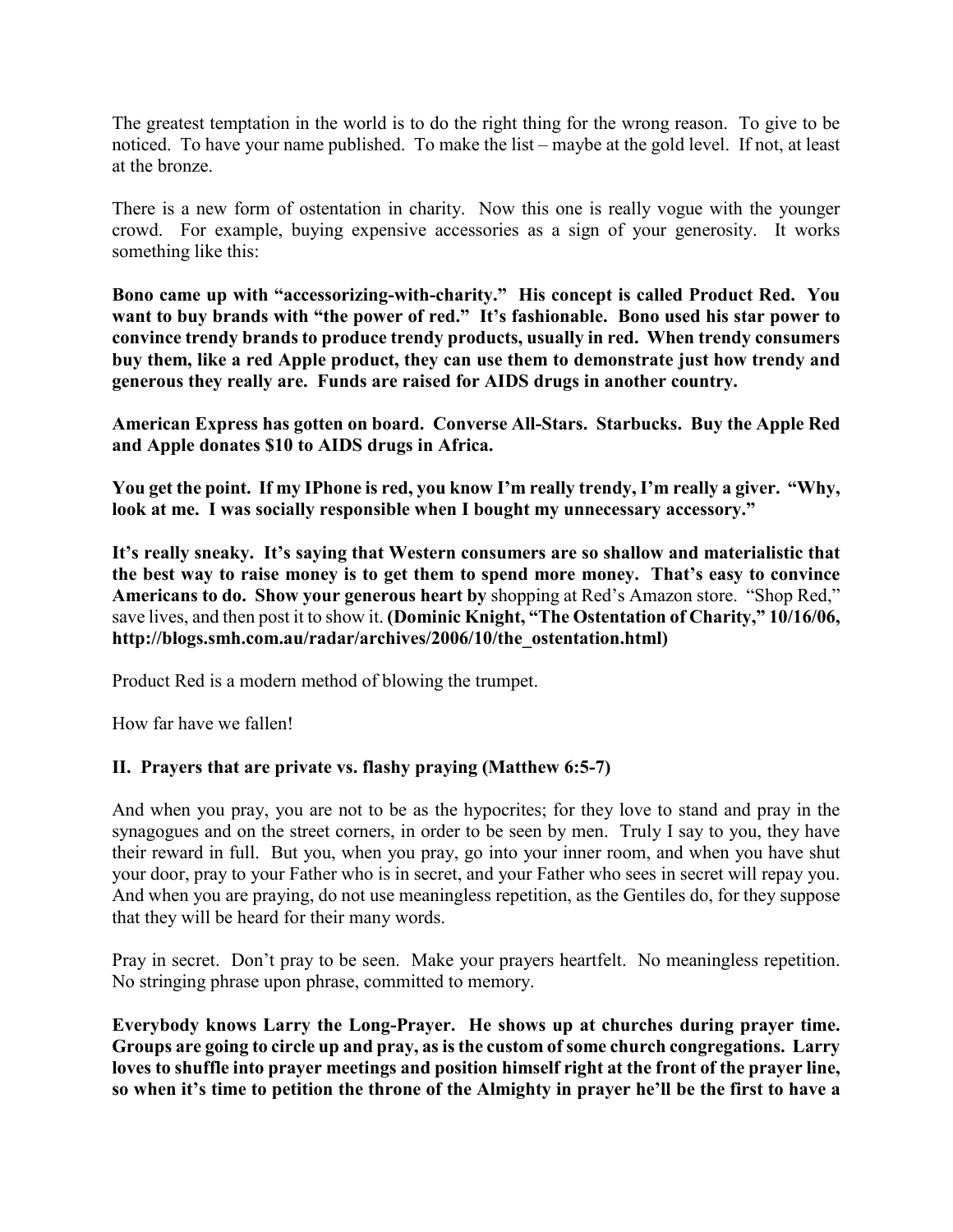**word. Larry is mentally and physically prepared, determined, and he will win with the longest prayer.**

**Prayer meeting begins, and Larry jumps off the mark. He begins his prayer by petitioning the heavens about a neighbor who lost her cat in the backyard a week ago, then he moves his prayer to South America and works his way around the globe, praying for world peace and everything else in between – never mind that this particular gathering's focus was to intercede for the youth service which begins in 35 minutes.**

**Four minutes into Larry's prayer, everyone in the room is fighting to control their wandering minds, trying to focus on the prayer and agree in faith. But it's hard. The mind wanders as Larry drones on. You begin to think about food and soccer practice and the overpowering perfume of the person standing adjacent to you who obviously has never heard that "a little dab will do you." Your sleepy eyes begin to itch. People bow their heads slightly more to position their hands on their forehead and rest. "Hmmmm," they think. "This looks holy. No one will ever know I'm sleeping."**

**Larry is feeling good. He's in the middle of praying for Australian children in the desert who were being hunted by man-eating pythons (something he read on the internet). About that time, the youth pastor enters the prayer meeting and announces, "Amen." Delayed "Amens" slowly echo around the room over the next 20 seconds as people awake from their Larry-induced slumber.**

**Larry did his job. No one else had a chance to pray. And Larry walks away from that prayer meeting feeling quite proud of himself. He's holy and everybody knows it. After all, who else can pray for 45 minutes straight?**

**As he exits the room, Larry fails to see the red eyes, yawns, and hand prints on every forehead. And he's pretty proud of his prayer, which he thinks has pleased God and all of the brethren. (www.lucasparry.com/1-larry-the-long-prayer)**

The hypocrites wanted to be seen when they prayed. They would position themselves in some conspicuous place when it was time to pray – on a busy street corner or in the square. They would lift their hands to God in display of their devotion to all who were passing by.

But Jesus says, "No. Find a private place. Find a storeroom. Close the door and pray to your Father who is there in the secret place. And He will provide the appropriate reward."

He gives a third and final example of secret piety.

# **III. Fasting with a happy face vs. flashing fasting (Matthew 5:16-18)**

Whenever you fast, do not put on a gloomy face as the hypocrites do, for they neglect their appearance in order to be seen fasting by men. Truly I say to you, they have their reward in full. But you, when you fast, anoint your head, and wash your face so that you may not be seen fasting by men, but by your Father who is in secret; and your Father who sees in secret will repay you.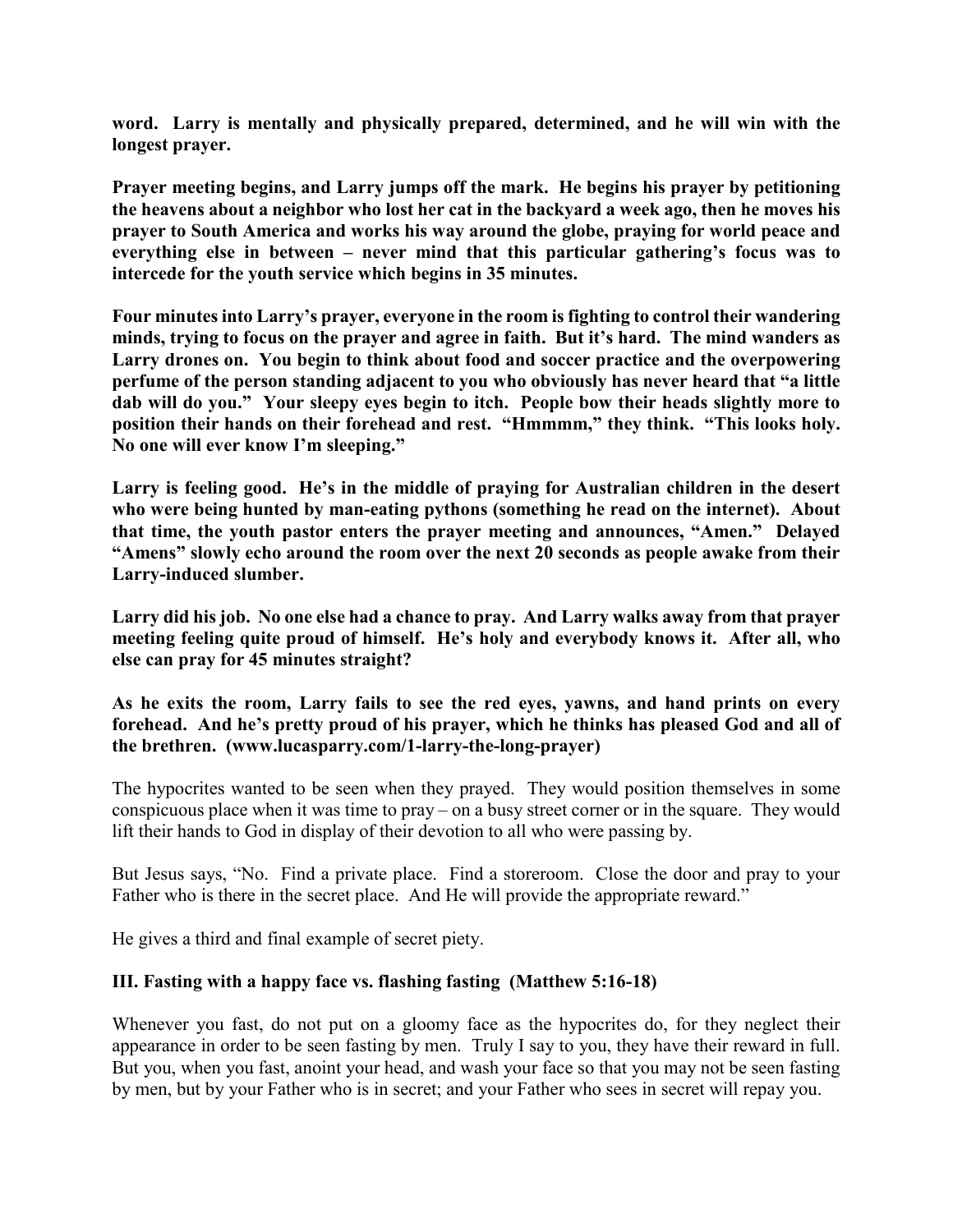Those who fast and want everybody to know it put on a gloomy and sad face. They position their clothing in radical disarray. They have frowns on their faces.

"Not so," says Jesus. "When you fast, anoint your heads and wash your faces so your secret acts will not be noticed. But you will be able to receive a divine reward."

It might, in contemporary circumstances, go something like this.

It's Thanksgiving Day. It's a day to celebrate – a day to eat and a day to be at the table of festivities with family. Cousin Ted doesn't care for anything. He doesn't put anything on his plate. Everybody begs Ted, inquiring why he will not eat. And he talks about how his spiritual dedication has made him feel like he needs to fast and pray on Thanksgiving Day.

Well, if you're picking Thanksgiving Day as a day of fasting, then you're wanting to be seen. You're trying to do it at a family gathering so everybody will know that you are holier than they.

Fasting was a regular part of religious activity in Jesus' own day. The scripture never says, however, that fasting is not to be done. In fact, it's expected that God's people will fast – "When you fast...." Individuals who fast know that there is a moment of emptiness, a moment of despair. And then, beyond these stages, there is a new sense of spiritual intimacy, spiritual transformation. Every time the hunger pangs come, you're reminded of the person or the reason for whom or for which you are fasting.

**Carl Vaught wrote a commentary on the Sermon on the Mount. He said that his greatgrandmother, whom he never knew, was an invalid. But he learned that she fasted once a week. She studied the passage before us carefully, and every Wednesday she anointed her head, washed her face, and fasted all day in her room. She would allow people to visit her and would converse with them during the day. The point of her activity was not to be noticed but to be committed to a single, overriding spiritual objective. In her case, that overriding objective was this: though she was unable to leave her room, and though in a certain sense she was imprisoned behind closed doors, she sought to reach the center of her being where God was to be found, and from there to reach out beyond herself to make living contact with the larger world.**

**When, as a little boy, Vaught's father would visit her on Wednesday, he became aware of her powerful presence and by being there was given access to the secret place where God reveals his richness. He told Carl Vaught that one day, in the midst of their conversation, his grandmother said to him, "Son, there are more prayers stored up for you in heaven from this room than you will ever be able to use." Later, as a mature man, Vaught's father began to realize that for her fasting was not an experiment, not simply a reaction to an overwhelming experience of joy or grief, not an external that was performed in order to be noticed, but an attempt to offer prayers for her grandson and for the larger world – the center of her being. (Carl Vaught,** *The Sermon on the Mount***, p. 139)**